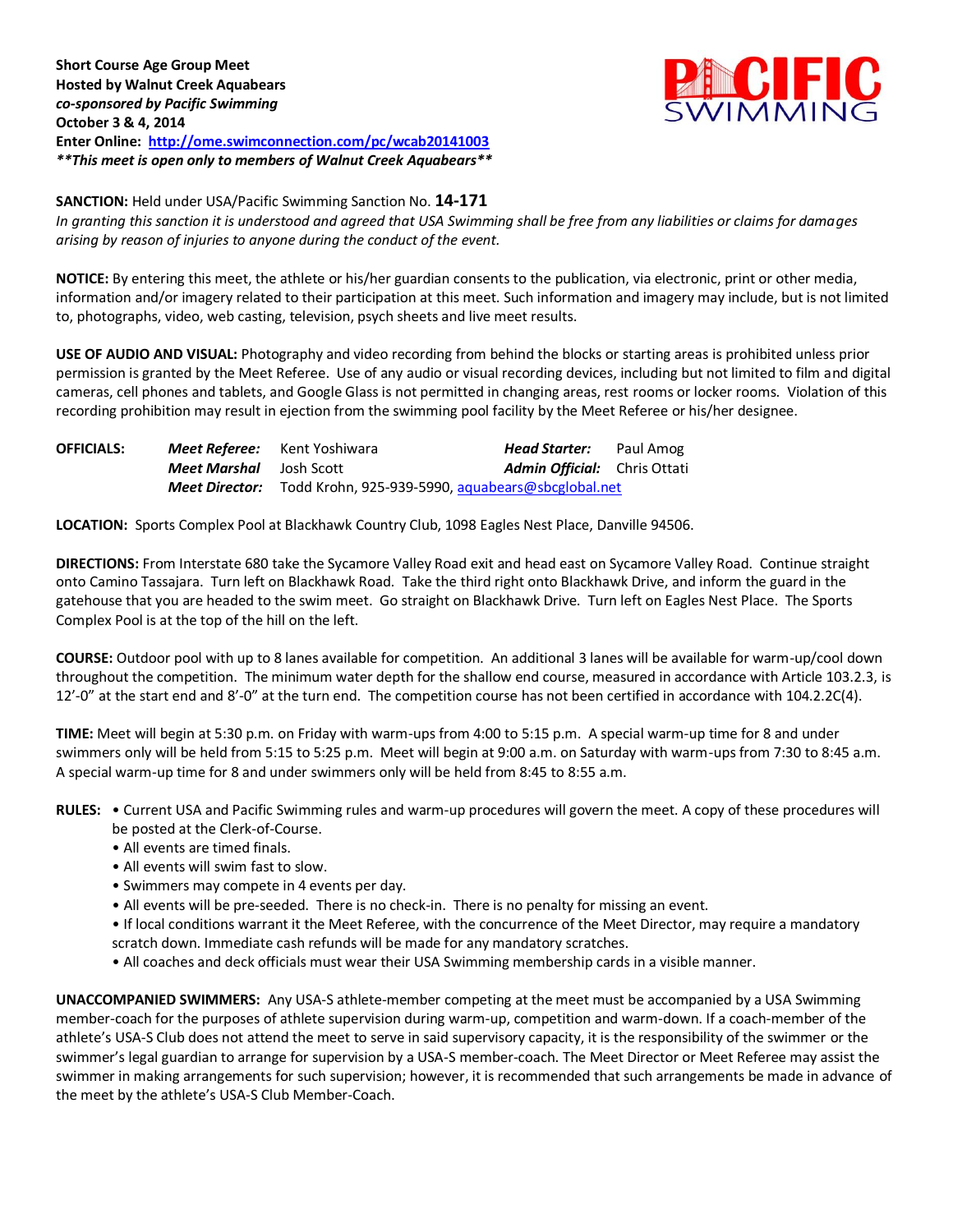**RACING STARTS:** Swimmers must be certified by a USA-S member-coach as being proficient in performing a racing start, or must start the race in the water. It is the responsibility of the swimmer or the swimmer's legal guardian to ensure compliance with this requirement.

**RESTRICTIONS:** • Smoking and the use of other tobacco products is prohibited on the pool deck, in the locker rooms, in spectator

seating, on standing areas and in all areas used by swimmers, during the meet and during warm-up periods.

- Sale and use of alcoholic beverages is prohibited in all areas of the meet venue.
- No glass containers are allowed in the meet venue.
- No propane heater is permitted except for snack bar/meet operations.
- All shelters must be properly secured.

• Except where venue facilities require otherwise, changing into or out of swimsuits other than in locker rooms or other designated areas is not appropriate and is strongly discouraged.

• Destructive devices, to include but not limited to, explosive devices and equipment, firearms (open or concealed), blades, knives, mace, stun guns and blunt objects are strictly prohibited in the swimming facility and its surrounding areas. If observed, the Meet Referee or his/her designee may ask that these devices be stored safely away from the public or removed from the facility. Noncompliance may result in the reporting to law enforcement authorities and ejection from the facility. Law enforcement officers (LEO) are exempt per applicable laws.

- **ELIGIBILITY:** Swimmers must be current members of USA-S and enter their name and registration number on the meet entry card as they are shown on their Registration Card. If this is not done, it may be difficult to match the swimmer with the registration and times database. The meet host will check all swimmer registrations against the SWIMS database and if not found to be registered, the Meet Director shall accept the registration at the meet (a \$10 surcharge will be added to the regular registration fee). Duplicate registrations will be refunded by mail.
	- *This meet is open only to members of Walnut Creek Aquabears.*
	- Entries with "NO TIME" will be accepted.
	- Disabled swimmers are welcome to attend this meet and should contact the Meet Director or Meet Referee regarding any special accommodations on entry times and seeding per Pacific Swimming policy.
	- The swimmer's age will be the age of the swimmer on the first day of the meet.

**ENTRY FEES:** \$4.00 per individual event, \$8.00 participation fee per swimmer. All entry fees MUST be included with entry.

**ONLINE ENTRIES:** To enter online go t[o http://ome.swimconnection.com/pc/wcab20141003](http://ome.swimconnection.com/pc/wcab20141003) to receive an immediate entry confirmation. This method requires payment by credit card. Swim Connection, LLC charges a processing fee for this service, equal to \$1 per swimmer plus 5% of the total Entry Fees. Please note that the processing fee is a separate fee from the Entry Fees. If you do not wish to pay the processing fee, enter the meet using a mail entry. Entering online is a convenience, is completely voluntary, and is in no way required or expected of a swimmer by Pacific Swimming. Online entries will be accepted through Wednesday, September 24.

**MAILED OR HAND DELIVERED ENTRIES:** Entries must be on the attached consolidated entry form. Forms must be filled out completely and printed clearly with swimmers best time. Entries must be postmarked by midnight, Monday, September 22, or hand delivered by 6:30 p.m. Wednesday, September 24. No late entries will be accepted. No refunds will be made, except mandatory scratch downs. Requests for confirmation of receipt of entries should include a self-addressed envelope.

|                                      | Make check payable to: Walnut Creek Aquabears |                          |                                 |
|--------------------------------------|-----------------------------------------------|--------------------------|---------------------------------|
| <b>Mail entries to: WCAB Entries</b> |                                               | Hand deliver entries to: | Todd Krohn @ Clarke Swim Center |
|                                      | P.O. Box 3462                                 |                          | 1750 Heather Drive              |
|                                      | Walnut Creek, CA 94598                        |                          | Walnut Creek, CA 94598          |

**CHECK-IN:** This meet will be pre-seeded. Swimmers will not be required to check in.

**SCRATCHES:** Any swimmer not reporting for or competing in an individual timed final event shall not be penalized.

**AWARDS:** Awards for the top combined time for all events, for each gender and age groups: 8&U, 9, 10, 11, 12, 13&O. Awards will be given to coaches for distribution at practice.

**ADMISSION:** Free.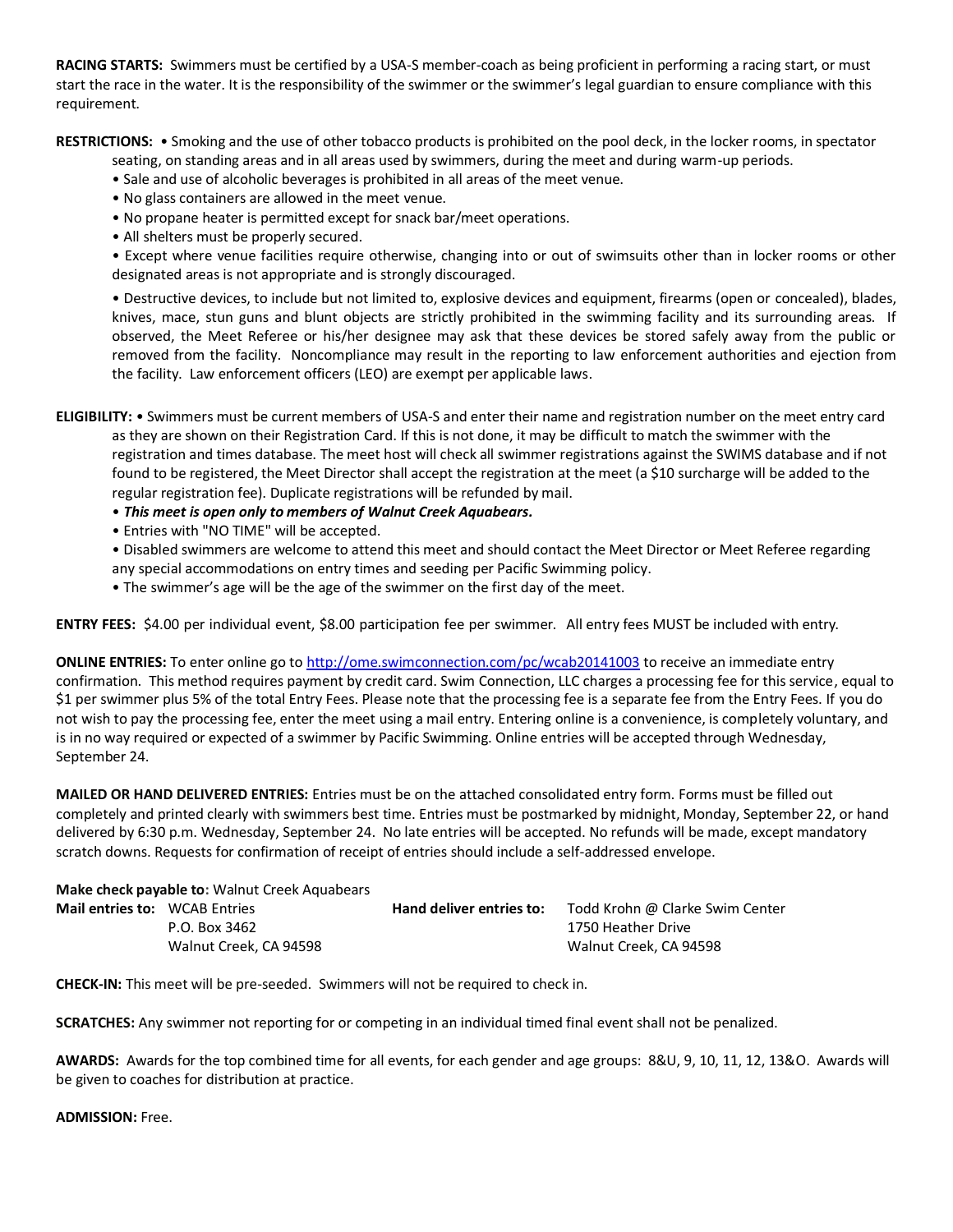**SNACK BAR:** A snack bar will be available during the meet.

**HOSPITALITY:** Lunch and limited hospitality will be available to all working officials and coaches.

**Pacific Swimming Diversity Camp** - November (8 or 9) Date and Location to be determined. Check the Pacswim.org web for an announcement, or contact [kyoshiwara@pacswim.org](mailto:kyoshiwara@pacswim.org)

## **EVENTS SUMMARY**

|                                             |          | Friday   |          | Saturday  |           |            |            |  |  |
|---------------------------------------------|----------|----------|----------|-----------|-----------|------------|------------|--|--|
| 8&Under<br>13&Over<br>$9 - 10$<br>$11 - 12$ |          | 8&Under  | $9 - 10$ | $11 - 12$ | 13&Over   |            |            |  |  |
| 50 Free                                     | 100 Free | 200 Free | 200 Free | 100 I.M.  | 100 I.M.  | 100 I.M.   | 200 I.M.   |  |  |
|                                             |          |          |          | 25 Back   | 50 Back   | 100 Back   | 100 Back   |  |  |
|                                             |          |          |          | 25 Breast | 50 Breast | 100 Breast | 100 Breast |  |  |
|                                             |          |          |          | 25 Fly    | 50 Fly    | $100$ Fly  | $100$ Fly  |  |  |

By competing in all events, 9-10, 11-12, and 13-18 swimmers will have established a score in USA Swimming's IMReady Program.

## **ORDER OF EVENTS**

| <b>FINAY, OLLUNGI J</b> |                          |                     |  |  |  |  |  |  |  |
|-------------------------|--------------------------|---------------------|--|--|--|--|--|--|--|
| Girls Event #           | <b>Event Description</b> | <b>Boys Event #</b> |  |  |  |  |  |  |  |
|                         | 13&Over 200 Free         |                     |  |  |  |  |  |  |  |
|                         | 11-12 200 Free           |                     |  |  |  |  |  |  |  |
|                         | 9-10 100 Free            | b                   |  |  |  |  |  |  |  |
|                         | 8&Under 50 Free          |                     |  |  |  |  |  |  |  |

#### **Saturday, October 4**

| Girls Event # | <b>Event Description</b> | <b>Boys Event #</b> |
|---------------|--------------------------|---------------------|
| 9             | 13&Over 200 I.M.         | 10                  |
| 11            | 11-12 100 I.M.           | 12                  |
| 13            | 9-10 100 I.M.            | 14                  |
| 15            | 8& Under 100 I.M.        | 16                  |
| 17            | 13&Over 100 Back         | 18                  |
| 19            | 11-12 100 Back           | 20                  |
| 21            | 9-10 50 Back             | 22                  |
| 23            | 8&Under 25 Back          | 24                  |
| 25            | 13&Over 100 Breast       | 26                  |
| 27            | 11-12 100 Breast         | 28                  |
| 29            | 9-10 50 Breast           | 30                  |
| 31            | 8&Under 25 Breast        | 32                  |
| 33            | 11&Over 100 Fly          | 34                  |
| 35            | 11-12 100 Fly            | 36                  |
| 37            | 9-10 50 Fly              | 38                  |
| 39            | 8&Under 25 Fly           | 40                  |

# **Friday, October 3**